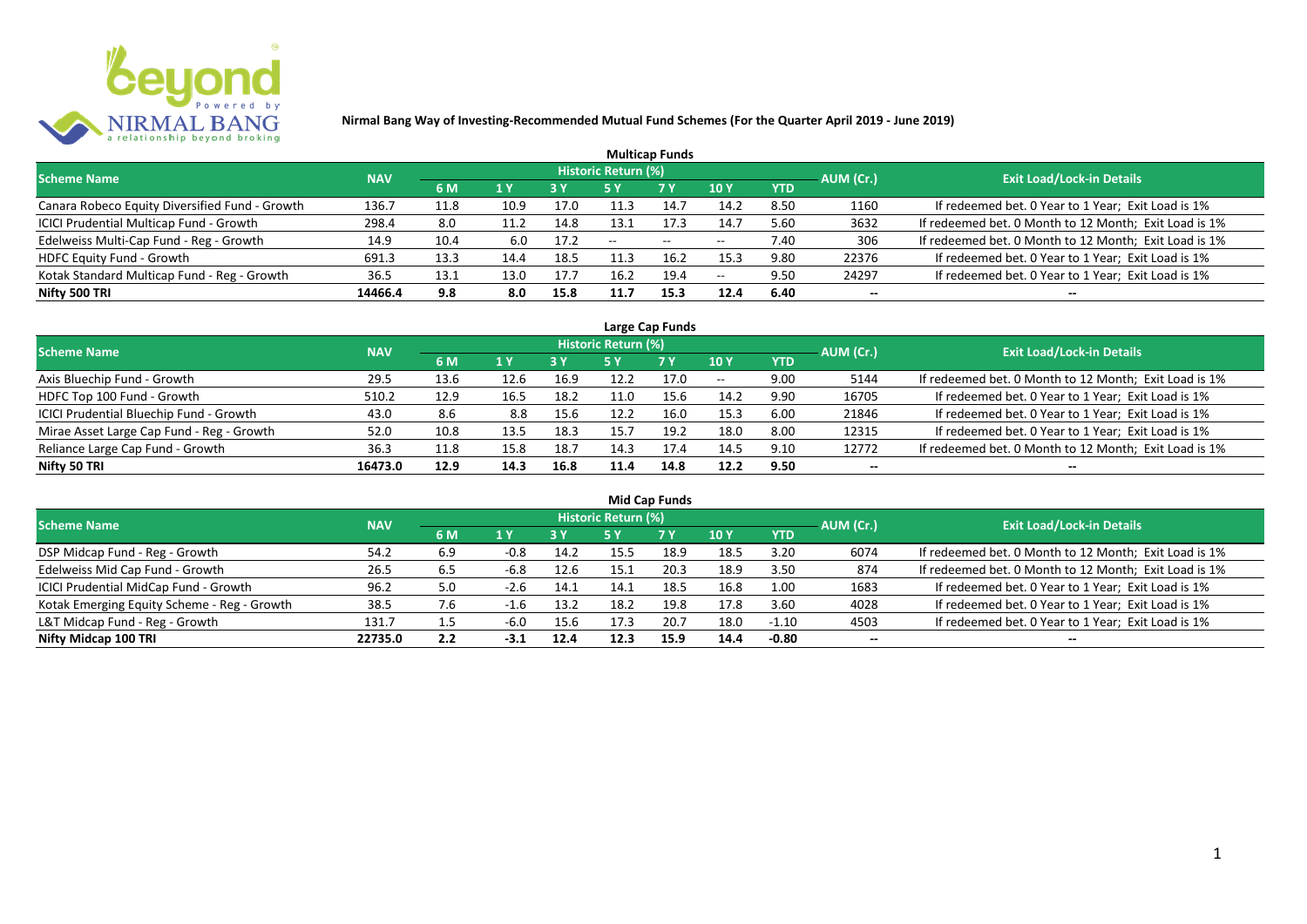

|                                           |            |     |        |      |                            | Large & Midcap |      |            |           |                                                    |
|-------------------------------------------|------------|-----|--------|------|----------------------------|----------------|------|------------|-----------|----------------------------------------------------|
| <b>Scheme Name</b>                        | <b>NAV</b> |     |        |      | <b>Historic Return (%)</b> |                |      |            | AUM (Cr.) | <b>Exit Load/Lock-in Details</b>                   |
|                                           |            | 6 M |        |      |                            | 7 Y            | 10 Y | <b>YTD</b> |           |                                                    |
| Canara Robeco Emerging Equities - Growth  | 94.9       | 9.6 | 2.9    | 17.5 | 19.6                       | 23.1           | 21.8 | 6.60       | 4675      | If redeemed bet. 0 Year to 1 Year; Exit Load is 1% |
| IDFC Core Equity Fund - Reg - Growth      | 3.45       | 5.8 |        | 14.2 | 11.6                       | 14.4           | 11.2 | 2.50       | 2954      | If redeemed bet. 0 Day to 365 Day; Exit Load is 1% |
| Principal Emerging Bluechip Fund - Growth | 104.3      |     | $-2.0$ | 16.2 | 17 7                       |                | 18.7 | 3.20       | 2190      | If redeemed bet. 0 Year to 1 Year; Exit Load is 1% |
| NIFTY Large Midcap 250 TRI                | 7262.4     | 7.3 |        | 15.8 | 13.3                       | 17.0           | 14.1 | 3.80       | --        | $- -$                                              |

|                                                |            |      |        |      |                     | <b>Focused Funds</b> |       |            |           |                                                       |
|------------------------------------------------|------------|------|--------|------|---------------------|----------------------|-------|------------|-----------|-------------------------------------------------------|
| <b>Scheme Name</b>                             | <b>NAV</b> |      |        |      | Historic Return (%) |                      |       |            | AUM (Cr.) | <b>Exit Load/Lock-in Details</b>                      |
|                                                |            | 6 M  | 1 V    |      |                     | 7 Y                  | 10Y   | <b>YTD</b> |           |                                                       |
| Axis Focused 25 Fund - Growth                  | 28.2       | 10.3 | 4.4    | 17.9 | 15.4                | $\sim$               | $- -$ | 5.00       | 7584      | If redeemed bet. 0 Month to 12 Month; Exit Load is 1% |
| <b>IDFC Focused Equity Fund - Reg - Growth</b> | 37.1       | 5.6  | $-5.8$ | 14.4 | 9.1                 | 12.0                 | 9.9   | 5.20       | 1632      | If redeemed bet. 0 Days to 365 Days; Exit Load is 1%  |
| SBI Focused Equity Fund - Growth               | 145.5      | 14.8 |        | 15.9 |                     | 18.2                 | 19.6  | 10.00      | 4234      | If redeemed bet. 0 Year to 1 Year; Exit Load is 1%    |
| <b>S&amp;P BSE 500</b>                         | 15392.2    | 9.2  | 6.5    | 14.4 | 10.4                | 13.7                 | 11.3  | 5.90       | --        | --                                                    |

| <b>Small Cap Funds</b>                         |            |        |         |                            |      |           |       |            |           |                                                    |  |  |  |
|------------------------------------------------|------------|--------|---------|----------------------------|------|-----------|-------|------------|-----------|----------------------------------------------------|--|--|--|
| <b>Scheme Name</b>                             | <b>NAV</b> |        |         | <b>Historic Return (%)</b> |      |           |       |            | AUM (Cr.) | <b>Exit Load/Lock-in Details</b>                   |  |  |  |
|                                                |            | 6 M    | 1 Y     |                            | 5 Y  | <b>7Y</b> | 10Y   | <b>YTD</b> |           |                                                    |  |  |  |
| Franklin India Smaller Companies Fund - Growth | 53.8       | 4.4    | $-9.1$  | 10.0                       | 15.7 | 22.6      | 19.5  | 2.50       | 7403      | If redeemed bet. 0 Year to 1 Year; Exit Load is 1% |  |  |  |
| HDFC Small Cap Fund - Growth                   | 43.3       | 3.6    | $-4.3$  | 18.6                       | 16.5 | 19.1      | 16.9  | 1.90       | 7660      | If redeemed bet. 0 Year to 1 Year; Exit Load is 1% |  |  |  |
| L&T Emerging Businesses Fund - Reg - Growth    | 24.1       | $-0.8$ | $-10.4$ | 18.0                       | 17.1 | $\sim$    | $- -$ | $-3.00$    | 5989      | If redeemed bet. 0 Year to 1 Year; Exit Load is 1% |  |  |  |
| Reliance Small Cap Fund - Growth               | 40.4       | 2.4    | -7.1    | 16.8                       | 19.4 | 24.5      | $- -$ | 1.60       | 8050      | If redeemed bet. 0 Year to 1 Year; Exit Load is 1% |  |  |  |
| SBI Small Cap Fund - Growth                    | 51.3       | 3.9    | $-8.4$  | 16.7                       | 24.1 | 25.9      | $- -$ | 1.70       | 1992      | If redeemed bet. 0 Year to 1 Year; Exit Load is 1% |  |  |  |
| Nifty Smallcap 100 TRI                         | 7965.6     | 5.7    | -14.1   | 9.8                        | 6.6  | 12.0      | 10.9  | 1.70       | $- -$     | --                                                 |  |  |  |

### **ELSS Schemes (Tax Saving u/s 80-C)**

| Scheme Name                                   | <b>NAV</b> |      |        | Historic Return (%) |        |                                                |                          |            | AUM (Cr.) | <b>Exit Load/Lock-in Details</b> |
|-----------------------------------------------|------------|------|--------|---------------------|--------|------------------------------------------------|--------------------------|------------|-----------|----------------------------------|
|                                               |            | 6 M  | 1 Y    |                     |        | <b>7Y</b>                                      | 10 <sub>Y</sub>          | <b>YTD</b> |           |                                  |
| Aditya Birla Sun Life Tax Relief 96 - Growth  | 31.4       | 5.3  |        | 13.8                | 15.8   | 18.7                                           | 14.6                     | 1.60       | 8685      | Nil                              |
| Axis Long Term Equity Fund - Growth           | 45.1       | 9.7  | 6.8    | 15.1                | 16.2   | 20.7                                           | $\overline{\phantom{m}}$ | 5.10       | 19109     | Nil                              |
| IDFC Tax Advantage (ELSS) Fund - Reg - Growth | 57.1       | 7.8  | $-0.4$ | 15.5                | 14.7   | 18.5                                           | 15.6                     | 5.90       | 1996      | Nil                              |
| Invesco India Tax Plan - Growth               | 51.3       | 7.8  | 4.6    | 14.6                | 14.7   | 18.0                                           | 16.7                     | 4.70       | 839       | Nil                              |
| Mirae Asset Tax Saver Fund - Reg - Growth     | 17.9       | 10.4 | 12.1   | 21.6                | $\sim$ | $\hspace{0.1mm}-\hspace{0.1mm}-\hspace{0.1mm}$ | $- -$                    | 7.20       | 1949      | Nil                              |
| <b>S&amp;P BSE 200 TRI</b>                    | 5876.0     | 10.2 | 10.1   | 16.2                | 11.9   | 15.5                                           | 12.9                     | 6.70       | $-$       | $- -$                            |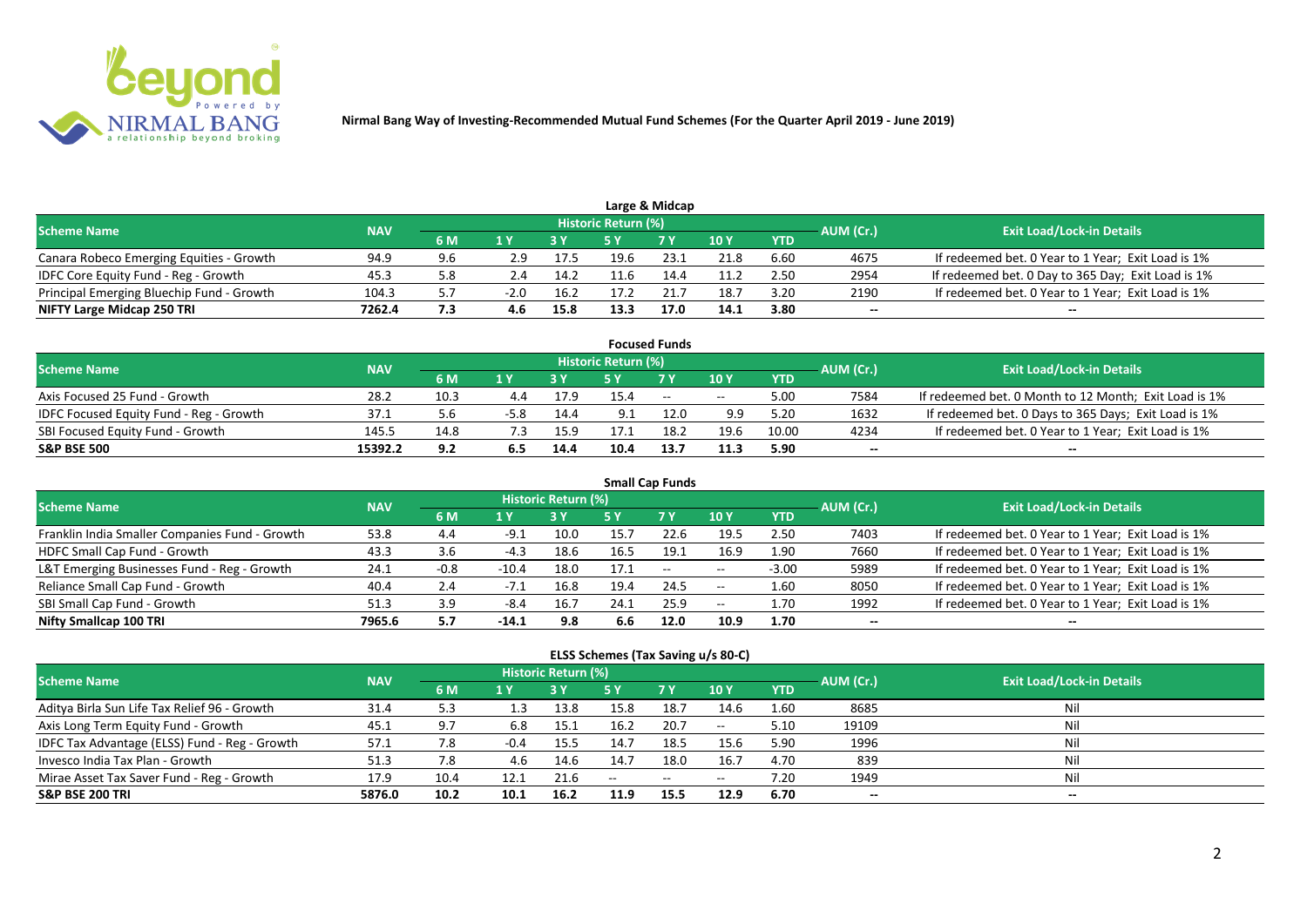

|                                           |            |      |        |                     | <b>Contra/Value Fund</b> |            |      |            |           |                                                       |
|-------------------------------------------|------------|------|--------|---------------------|--------------------------|------------|------|------------|-----------|-------------------------------------------------------|
| <b>Scheme Name</b>                        | <b>NAV</b> |      |        | Historic Return (%) |                          |            |      |            | AUM (Cr.) | <b>Exit Load/Lock-in Details</b>                      |
|                                           |            | 6 M  |        |                     |                          | <b>7 Y</b> | 10Y  | <b>YTD</b> |           |                                                       |
| Kotak India EQ Contra Fund - Reg - Growth | 53.4       | 10.4 | 8.7    | 17.2                |                          |            | 13.5 | 6.70       | 811       | If redeemed bet. 0 Year to 1 Year; Exit Load is 1%    |
| Tata Equity P/E Fund - Reg - Growth       | 136.1      |      | $-0.2$ | 17.7                | 15.2                     | 18.4       | 16.2 | 3.90       | 5464      | If redeemed bet. 0 Month to 12 Month; Exit Load is 1% |
| UTI Value Opportunities Fund - Growth     | 61.4       | 8.5  | 5.0    | 11.8                | 9.1                      | 12.6       | 12.9 | 5.00       | 4551      | If redeemed bet. 0 Year to 1 Year; Exit Load is 1%    |
| Nifty 500 TRI                             | 14466.4    | 9.8  | 8.0    | 15.8                |                          | 15.3       | 12.4 | 6.40       | --        | $- -$                                                 |

| Sector/Thematic                                                           |            |        |      |                            |      |           |                          |            |           |                                                    |  |  |  |
|---------------------------------------------------------------------------|------------|--------|------|----------------------------|------|-----------|--------------------------|------------|-----------|----------------------------------------------------|--|--|--|
| <b>Scheme Name</b>                                                        | <b>NAV</b> |        |      | <b>Historic Return (%)</b> |      |           |                          |            | AUM (Cr.) | <b>Exit Load/Lock-in Details</b>                   |  |  |  |
|                                                                           |            | 6 M    | 1 Y  | <b>3 Y</b>                 | 5 Y  | <b>7Y</b> | <b>10Y</b>               | <b>YTD</b> |           |                                                    |  |  |  |
| Canara Robeco Consumer Trends Fund - Reg - Growth                         | 39.2       | 8.9    | 5.5  | 17.2                       | 15.3 | 17.9      | $-$                      | 4.10       | 327       | If redeemed bet. 0 Year to 1 Year; Exit Load is 1% |  |  |  |
| Mirae Asset Great Consumer Fund - Growth                                  | 34.5       | 5.7    | 5.3  | 18.3                       | 15.3 | 18.0      | $\overline{\phantom{a}}$ | 0.50       | 742       | If redeemed bet. 0 Year to 1 Year; Exit Load is 1% |  |  |  |
| ICICI Prudential Technology Fund - Growth                                 | 57.3       | 5.1    | 6.0  | 12.2                       | 14.1 | 18.0      | 21.8                     | 1.20       | 476       | If redeemed bet. 0 Day to 15 Day; Exit Load is 1%  |  |  |  |
| Reliance Pharma Fund - Growth                                             | 145.0      | $-5.0$ | 7.2  | 4.0                        |      | 14.4      | 18.9                     | $-3.00$    | 2711      | If redeemed bet. 0 Year to 1 Year; Exit Load is 1% |  |  |  |
| ICICI Prudential Banking and Financial Services Fund -<br>Retail - Growth | 68.8       | 19.8   | 16.4 | 25.1                       | 18.0 | 23.1      | 20.0                     | 13.10      | 3068      | If redeemed bet. 0 Day to 15 Day; Exit Load is 1%  |  |  |  |
| Reliance Banking Fund - Growth                                            | 300.4      | 18.6   | 14.2 | 22.6                       | 15.1 | 19.2      | 17.6                     | 13.40      | 2991      | If redeemed bet. 0 Year to 1 Year; Exit Load is 1% |  |  |  |
| Nifty 500 TRI                                                             | 14466.4    | 9.8    | 8.0  | 15.8                       | 11.7 | 15.3      | 12.4                     | 6.40       | $- -$     | $\overline{\phantom{a}}$                           |  |  |  |

| <b>Dynamic Asset Allocation Funds</b>            |            |      |      |                            |      |           |            |            |           |                                                         |  |  |  |
|--------------------------------------------------|------------|------|------|----------------------------|------|-----------|------------|------------|-----------|---------------------------------------------------------|--|--|--|
| <b>Scheme Name</b>                               | <b>NAV</b> |      |      | <b>Historic Return (%)</b> |      |           |            |            |           | <b>Exit Load/Lock-in Details</b>                        |  |  |  |
|                                                  |            | 6 M  | 1 Y  |                            | 5 Y  | <b>7Y</b> | <b>10Y</b> | <b>YTD</b> | AUM (Cr.) |                                                         |  |  |  |
| ICICI Prudential Balanced Advantage Fund - Reg - |            |      |      |                            |      |           |            |            |           |                                                         |  |  |  |
| Growth                                           | 35.9       | 6.9  | 7.9  | 11.3                       | 10.8 | 14.0      | 13.3       | 4.30       | 29034     | If redeemed bet. 0 Year to 1 Year; Exit Load is 1%      |  |  |  |
| Invesco India Dynamic Equity Fund - Growth       | 29.1       | 7.6  | 2.9  | 12.2                       | 10.6 | 14.4      | 13.1       | 5.40       | 1007      | If redeemed bet. 0 Month to 3 Month; Exit Load is 0.25% |  |  |  |
| SBI Dynamic Asset Allocation Fund - Reg - Growth | 13.3       | 2.6  | 3.0  | 9.0                        | $-$  | $- -$     | $- -$      | 1.80       | 649       | If redeemed bet. 0 Month to 12 Month; Exit Load is 1%   |  |  |  |
| NIFTY 50 Hybrid Composite Debt 65:35 Index       | 10069.3    | 10.5 | 12.9 | 13.6                       | 10.6 | 12.7      | 10.8       | 7.40       | --        | $- -$                                                   |  |  |  |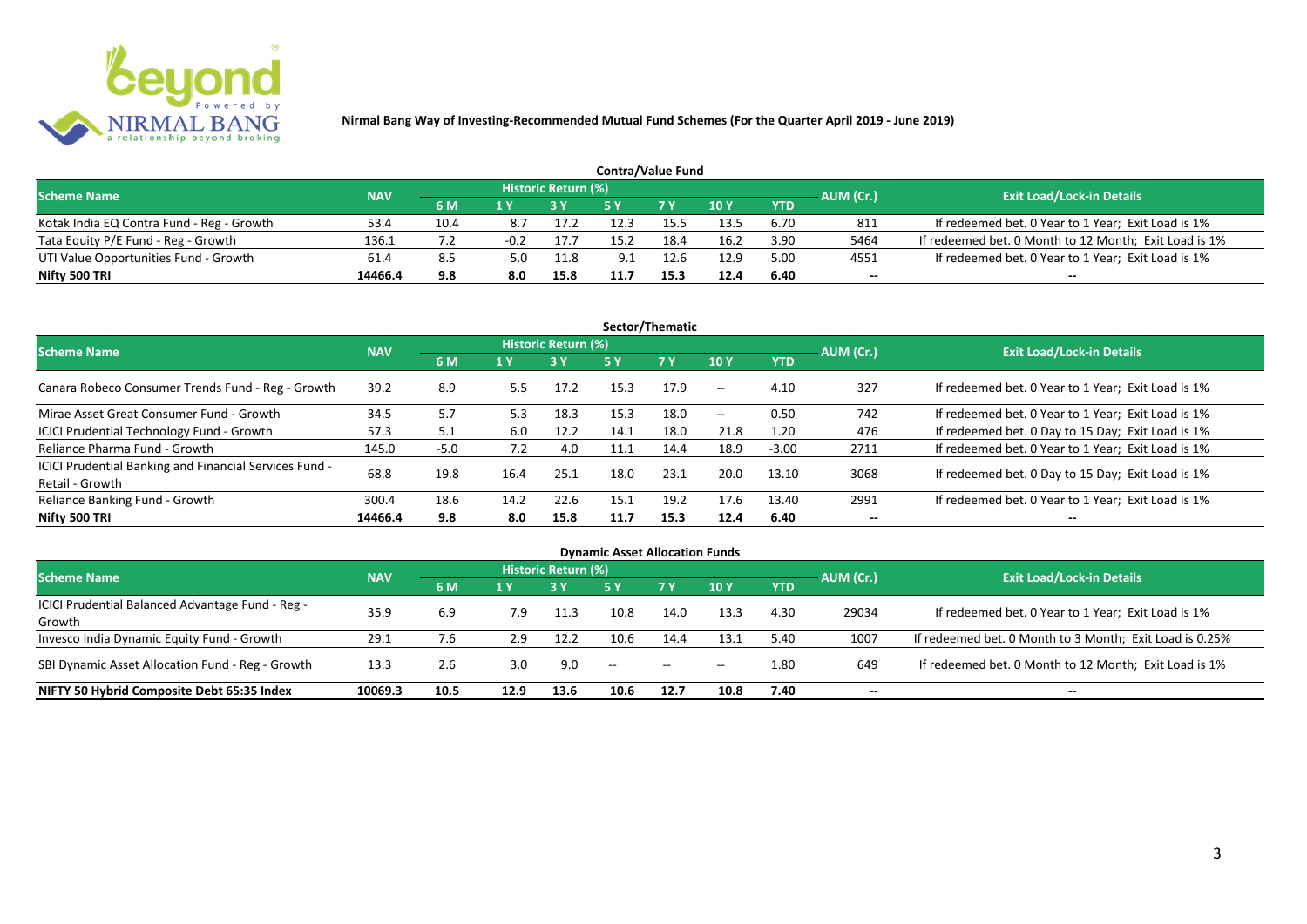

| <b>Hybrid Aggressive</b>                        |            |      |      |                     |        |               |            |            |           |                                                       |  |  |  |
|-------------------------------------------------|------------|------|------|---------------------|--------|---------------|------------|------------|-----------|-------------------------------------------------------|--|--|--|
| <b>Scheme Name</b>                              | <b>NAV</b> |      |      | Historic Return (%) |        |               |            |            | AUM (Cr.) | <b>Exit Load/Lock-in Details</b>                      |  |  |  |
|                                                 |            | 6 M  | 1 Y  |                     | 5 Y    | 7 Y           | <b>10Y</b> | <b>YTD</b> |           |                                                       |  |  |  |
| HDFC Hybrid Equity Fund - Growth                | 54.7       | 8.8  | 7.6  | 13.2                | 8.1    | 11.9          | 11.5       | 6.40       | 22384     | If redeemed bet. 0 Year to 1 Year; Exit Load is 1%    |  |  |  |
| ICICI Prudential Equity & Debt Fund - Growth    | 136.0      | 7.6  | 9.0  | 14.3                | 13.0   | 16.5          | 15.4       | 6.20       | 26129     | If redeemed bet. 0 Year to 1 Year; Exit Load is 1%    |  |  |  |
| Mirae Asset Hybrid - Equity Fund - Reg - Growth | 15.0       | 9.1  | 12.5 | 15.0                | $\sim$ | $\sim$ $\sim$ | $- -$      | 6.90       | 1843      | If redeemed bet. 0 Year to 1 Year; Exit Load is 1%    |  |  |  |
| Reliance Equity Hybrid Fund - Growth            | 53.8       | 3.1  | 0.5  | 10.6                |        | 14.7          | 13.6       | 1.80       | 11872     | If redeemed bet. 0 Month to 12 Month; Exit Load is 1% |  |  |  |
| Canara Robeco Equity Hybrid Fund - Growth       | 160.6      | 9.2  | 9.2  | 13.7                | 12.8   | 14.8          | 13.8       | 6.70       | 2124      | If redeemed bet. 0 Year to 1 Year; Exit Load is 1%    |  |  |  |
| NIFTY 50 Hybrid Composite Debt 65:35 Index      | 10069.3    | 10.5 | 12.9 | 13.6                | 10.6   | 12.7          | 10.8       | 7.40       | --        |                                                       |  |  |  |
|                                                 |            |      |      |                     |        |               |            |            |           |                                                       |  |  |  |

| <b>Arbitrage Fund</b>                      |            |                  |               |                            |     |     |     |            |           |                                                         |  |  |  |
|--------------------------------------------|------------|------------------|---------------|----------------------------|-----|-----|-----|------------|-----------|---------------------------------------------------------|--|--|--|
| <b>Scheme Name</b>                         | <b>NAV</b> |                  |               | <b>Historic Return (%)</b> |     |     |     |            | AUM (Cr.) | <b>Exit Load/Lock-in Details</b>                        |  |  |  |
|                                            |            | $4\,$ M $\prime$ | 3M            | 6 M                        |     | 2V  |     | <b>YTD</b> |           |                                                         |  |  |  |
| IDFC Arbitrage Fund - Reg - Growth         | 23.5       |                  | 7.0           | 6.2                        |     |     |     | 6.70       | 3626      | If redeemed bet. 0 Month to 1 Month; Exit Load is 0.25% |  |  |  |
| Kotak Equity Arbitrage Fund - Reg - Growth | 26.7       |                  | $7.0^{\circ}$ | 5.9                        | 6.4 | b.3 | 6.3 | 6.40       | 12574     | If redeemed bet. 0 Day to 30 Day; Exit Load is 0.25%    |  |  |  |
| Reliance Arbitrage Fund - Growth           | 19.1       |                  | 6.9           | -6.2                       | 6.6 |     | 6.4 | 6.70       | 8276      | If redeemed bet. 0 Month to 1 Month; Exit Load is 0.25% |  |  |  |

|                                          |            |     |                          |                     |                          | <b>Equity Saver</b>      |            |            |           |                                                       |
|------------------------------------------|------------|-----|--------------------------|---------------------|--------------------------|--------------------------|------------|------------|-----------|-------------------------------------------------------|
| <b>Scheme Name</b>                       | <b>NAV</b> |     |                          | Historic Return (%) |                          |                          |            |            | AUM (Cr.) | <b>Exit Load/Lock-in Details</b>                      |
|                                          |            | 6 M | 1 V                      |                     |                          | 7 Y                      | <b>10Y</b> | <b>YTD</b> |           |                                                       |
| Axis Equity Saver Fund - Reg - Growth    | 13.0       | 3.' |                          | 9.5                 | $\overline{\phantom{a}}$ | $- -$                    | $- -$      | 5.10       | 757       | If redeemed bet. 0 Month to 12 Month; Exit Load is 1% |
| <b>HDFC Equity Savings Fund - Growth</b> | 37.2       | 5.8 |                          | 11.9                | 8.5                      |                          | 9.8        | 4.60       | 5758      | If redeemed bet. 0 Year to 1 Year; Exit Load is 1%    |
| Kotak Equity Savings Fund - Reg - Growth | 14.3       | 4.9 | 6.9                      | 8.9                 | $- -$                    | $  \,$                   | $- -$      | 3.20       | 2193      | If redeemed bet. 0 Year to 1 Year; Exit Load is 1%    |
| CRISIL Hybrid 50+50 - Moderate Index*    | $- -$      |     | $\overline{\phantom{a}}$ | $- -$               | $- -$                    | $\overline{\phantom{a}}$ | --         | $- -$      | $- -$     | $- -$                                                 |

| <b>Liquid Funds</b>                            |            |           |     |                            |            |           |            |                 |           |                                  |  |  |  |
|------------------------------------------------|------------|-----------|-----|----------------------------|------------|-----------|------------|-----------------|-----------|----------------------------------|--|--|--|
| <b>Scheme Name</b>                             | <b>NAV</b> |           |     | <b>Historic Return (%)</b> |            |           | <b>YTM</b> | Avg             | AUM (Cr.) | <b>Exit Load/Lock-in Details</b> |  |  |  |
|                                                |            | <b>1W</b> | 2W  | 1 M                        | 3 M        | <b>1Y</b> |            | <b>Maturity</b> |           |                                  |  |  |  |
| Axis Liquid Fund - Growth                      | 2087.0     | 7.5       | 1.4 |                            | $\sqrt{4}$ | 7.6       | 6.9        | 0.11            | 30460     | Nil                              |  |  |  |
| Franklin India Liquid Fund - Super IP - Growth | 2818.3     | 7.4       | د.' | 7.3                        | 7.6        |           | 7.4        | 0.09            | 9643      | Nil                              |  |  |  |
| Kotak Liquid Scheme - Reg - Growth             | 3811.7     | 7.3       | 7.2 | 7.0                        | 7.2        |           | 6.8        | 0.10            | 27577     | Nil                              |  |  |  |
| Reliance Liquid Fund - Growth                  | 4588.2     | 8.0       | 7.8 | 7.3                        | 7.5        | 7.6       | 7.3        | 0.13            | 34422     | Nil                              |  |  |  |
| UTI Liquid Cash Plan - Reg - Growth            | 3082.3     | 7.7       | כ.י | 7.2                        | 7.4        | 7.6       | 7.0        | 0.12            | 36731     | Nil                              |  |  |  |
| <b>CRISIL Liquid Fund Index</b>                | $- -$      | 8.1       | 8.2 | 7.7                        | $\sim$     | $-$       | $- -$      | $- -$           | $- -$     | $\sim$                           |  |  |  |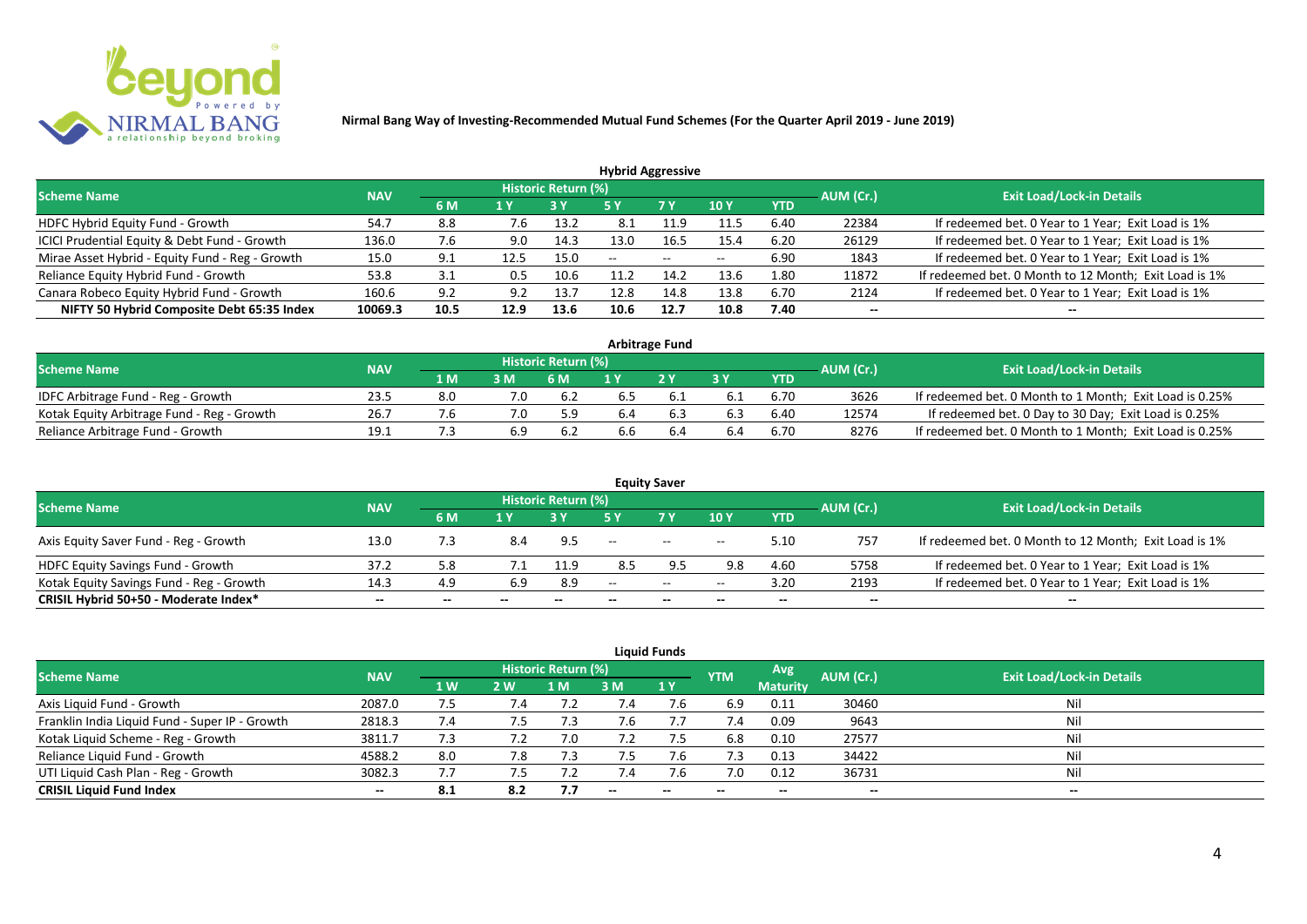

|                                                   |            |                |     |                            |                          | <b>Ultra Short Fund</b>  |            |                          |           |                                  |
|---------------------------------------------------|------------|----------------|-----|----------------------------|--------------------------|--------------------------|------------|--------------------------|-----------|----------------------------------|
| <b>Scheme Name</b>                                | <b>NAV</b> |                |     | <b>Historic Return (%)</b> |                          |                          | <b>YTM</b> | Avg                      | AUM (Cr.) | <b>Exit Load/Lock-in Details</b> |
|                                                   |            | 1 <sub>M</sub> | 3 M | 6 M                        |                          | 3Y                       |            | <b>Maturity</b>          |           |                                  |
| Aditya Birla Sun Life Savings Fund - Reg - Growth | 373.6      | 9.3            | 8.9 | 9.0                        | 8.8                      | 7.9                      | 8.4        | 0.55                     | 15387     | Nil                              |
| HDFC Ultra Short Term Fund - Reg - Growth         | 10.6       | 8.5            | 8.6 | 8.6                        | $\overline{\phantom{a}}$ | $\overline{\phantom{a}}$ | 7.6        | 0.44                     | 5812      | Nil                              |
| IDFC Ultra Short Term Fund - Reg - Growth         | 10.7       | 9.2            | 8.6 | -8.7                       | $- -$                    | $\overline{\phantom{a}}$ | 7.6        | 0.38                     | 1986      | Nil                              |
| Kotak Savings Fund - Reg - Growth                 | 30.3       | 8.5            | 8.3 | 8.5                        | 8.2                      | 7.4                      | 7.9        | 0.44                     | 12689     | Nil                              |
| SBI Magnum Ultra Short Duration Fund - Growth     | 4191.5     | 8.4            | 8.2 | 8.5                        | 8.4                      | 7.4                      | 7.5        | 0.40                     | 8143      | Nil                              |
| <b>NIFTY Ultra Short Duration Debt Index</b>      | 3827.9     | 8.5            | 8.2 | 8.5                        | 8.5                      | 7.6                      | $- -$      | $\overline{\phantom{a}}$ | --        | $- -$                            |

|                                                            |            |     |       |                     | <b>Money Market Fund</b> |           |            |                 |                          |                                  |
|------------------------------------------------------------|------------|-----|-------|---------------------|--------------------------|-----------|------------|-----------------|--------------------------|----------------------------------|
| <b>Scheme Name</b>                                         | <b>NAV</b> |     |       | Historic Return (%) |                          |           | <b>YTM</b> | <b>Avg.</b>     | AUM (Cr.)                | <b>Exit Load/Lock-in Details</b> |
|                                                            |            | 1 M | 3M    | 6 M                 | 1 Y                      | <b>3Y</b> |            | <b>Maturity</b> |                          |                                  |
| Aditya Birla Sun Life Money Manager Fund - Reg -<br>Growth | 253.2      | 9.3 | 8.6   | 8.7                 | 8.5                      | 7.5       | 7.7        | 0.56            | 11363                    | Nil                              |
| ICICI Prudential Money Market Fund - Reg - Growth          | 261.7      | 8.8 | 8.3   | -8.4                | 8.2                      | 7.3       | 7.6        | 0.43            | 9271                     | Nil                              |
| Reliance Money Market Fund - Growth                        | 2856.3     | 9.2 | 8.7   | 8.8                 | 8.6                      | 7.4       | 7.7        | 0.41            | 3952                     | Nil                              |
| UTI Money Market Fund - Reg - Growth                       | 2123.4     | 9.1 | 8.5   | 8.5                 | 8.4                      | 7.4       | 7.8        | 0.50            | 4932                     | Nil                              |
| <b>CRISIL Liquid Fund Index</b>                            | $- -$      | 7.7 | $- -$ |                     |                          | --        |            | $- -$           | $\overline{\phantom{a}}$ | $\hspace{0.05cm} \cdots$         |

|                                                 |            |             |      |                            |     | <b>Short Term Fund</b> |            |                 |           |                                                      |
|-------------------------------------------------|------------|-------------|------|----------------------------|-----|------------------------|------------|-----------------|-----------|------------------------------------------------------|
| <b>Scheme Name</b>                              | <b>NAV</b> |             |      | <b>Historic Return (%)</b> |     |                        | <b>YTM</b> | <b>Avg</b>      | AUM (Cr.) | <b>Exit Load/Lock-in Details</b>                     |
|                                                 |            | <b>4 MZ</b> | 3M   | 6 M                        |     | <b>3Y</b>              |            | <b>Maturity</b> |           |                                                      |
| Franklin India STIP - Growth                    | 4013.1     |             | 6.9  | 9.9                        | 9.4 | 9.0                    | 11.4       | 3.01            | 13260     | If redeemed bet. 0 Year to 1 Year; Exit Load is 0.5% |
| HDFC Short Term Debt Fund - Growth              | 20.9       | 10.4        | 9.5  | 9.3                        | 8.7 |                        | 8.2        | 1.58            | 7681      | Ni                                                   |
| IDFC Bond Fund - Short Term Plan - Reg - Growth | 38.5       | 12.6        | 10.3 | 10.4                       | 9.3 |                        | 8.0        | 2.03            | 6985      | Nil                                                  |
| Kotak Bond Short Term Plan - Reg - Growth       | 35.2       | 11.7        | 9.8  | 9.9                        |     |                        |            | 2.67            | 8703      | Nil                                                  |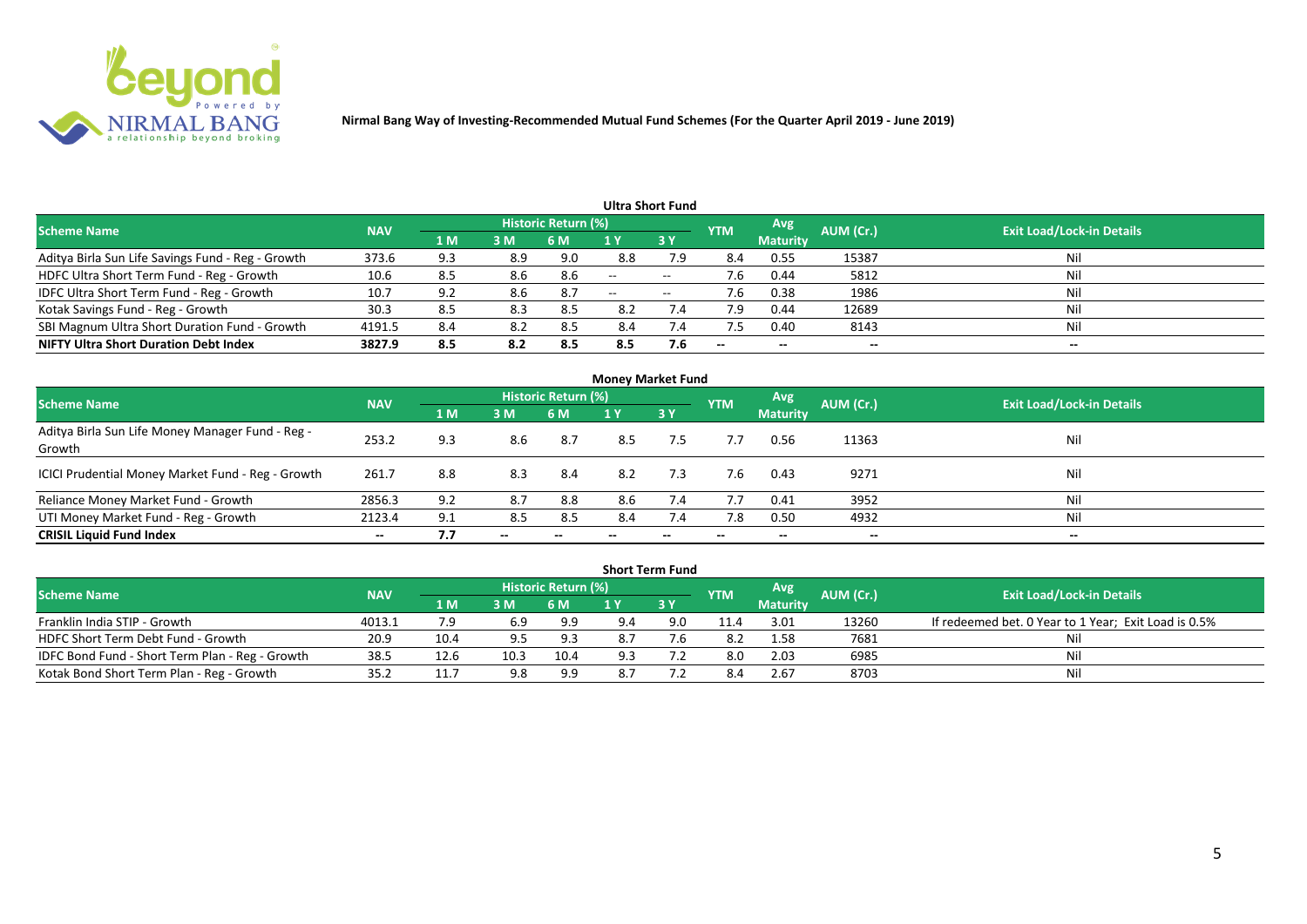

|                                            |            |     |                |                     |     | <b>Low Duration Fund</b> |                |                 |           |                                                          |
|--------------------------------------------|------------|-----|----------------|---------------------|-----|--------------------------|----------------|-----------------|-----------|----------------------------------------------------------|
| <b>Scheme Name</b>                         | <b>NAV</b> |     |                | Historic Return (%) |     |                          | <b>YTM</b>     | <b>Avg</b>      | AUM (Cr.) | <b>Exit Load/Lock-in Details</b>                         |
|                                            |            | 1 M | 3 <sub>N</sub> | 6 M                 |     | <b>3Y</b>                |                | <b>Maturity</b> |           |                                                          |
| DSP Low Duration Fund - Reg - Growth       | 13.7       |     | 6.6            | 7.9                 |     |                          | 7.9            | 0.78            | 2886      | Nil                                                      |
| Franklin India Low Duration Fund - Growth  | 21.9       | b.b | 7.0            | 8.9                 | 8.9 | 8.7                      | 10.5           | 1.13            | 7107      | If redeemed bet. 0 Months to 3 Months; Exit Load is 0.5% |
| IDFC Low Duration Fund - Reg - Growth      | 26.8       | 9.8 | 8.9            | 8.8                 | 8.4 |                          |                | 0.83            | 3386      | Nil                                                      |
| UTI Treasury Advantage Fund - Reg - Growth | 2593.9     |     |                |                     |     |                          | Q <sub>2</sub> | 0.55            | 5220      | Nil                                                      |

#### **Banking & PSU Bond Funds**

| <b>Scheme Name</b>                             | <b>NAV</b> |       |      | <b>Historic Return (%)</b> |     |    | <b>YTM</b> | Avg             | AUM (Cr.). | <b>Exit Load/Lock-in Details</b> |
|------------------------------------------------|------------|-------|------|----------------------------|-----|----|------------|-----------------|------------|----------------------------------|
|                                                |            | I M   | 3 M  |                            |     | 3Y |            | <b>Maturity</b> |            |                                  |
| HDFC Banking and PSU Debt Fund - Reg - Growth  | 15.2       | 12.6  | 10.8 | 10.6                       |     |    |            | 2.59            | 3001       |                                  |
| Kotak Banking and PSU Debt Fund - Reg - Growth | 42.8       | 15.4  |      | 10.7                       | 9.6 |    |            | 4.24            | 1432       |                                  |
| UTI Banking & PSU Debt Fund - Reg - Growth     | 14.2       | -69.8 |      | -8.1                       |     |    |            | 1.82            | 200        |                                  |

#### **Corporate Bond Funds**

| Scheme Name                                 | <b>NAV</b> |      |      | <b>Historic Return (%)</b> |     |    | <b>YTM</b> | Avg             | AUM (Cr.). | <b>Exit Load/Lock-in Details</b> |
|---------------------------------------------|------------|------|------|----------------------------|-----|----|------------|-----------------|------------|----------------------------------|
|                                             |            | 1 M' | 3 M  |                            |     | 3Y |            | <b>Maturity</b> |            |                                  |
| Franklin India Corporate Debt Fund - Growth | 66.5       | 9.6  | 8.8  | 10.7                       |     |    | -a q       | 4.22            | 909        | Ni                               |
| HDFC Corporate Bond Fund - Growth           | 21.1       |      |      | 11.1                       | 9.6 |    | 8.3        | 3.43            | 12684      | Nil                              |
| Kotak Corporate Bond Fund - Std - Growth    | 2503.      |      | 10.4 | 10.1                       | 9.0 |    | 8.2        | 1.04            | 1637       | Ni                               |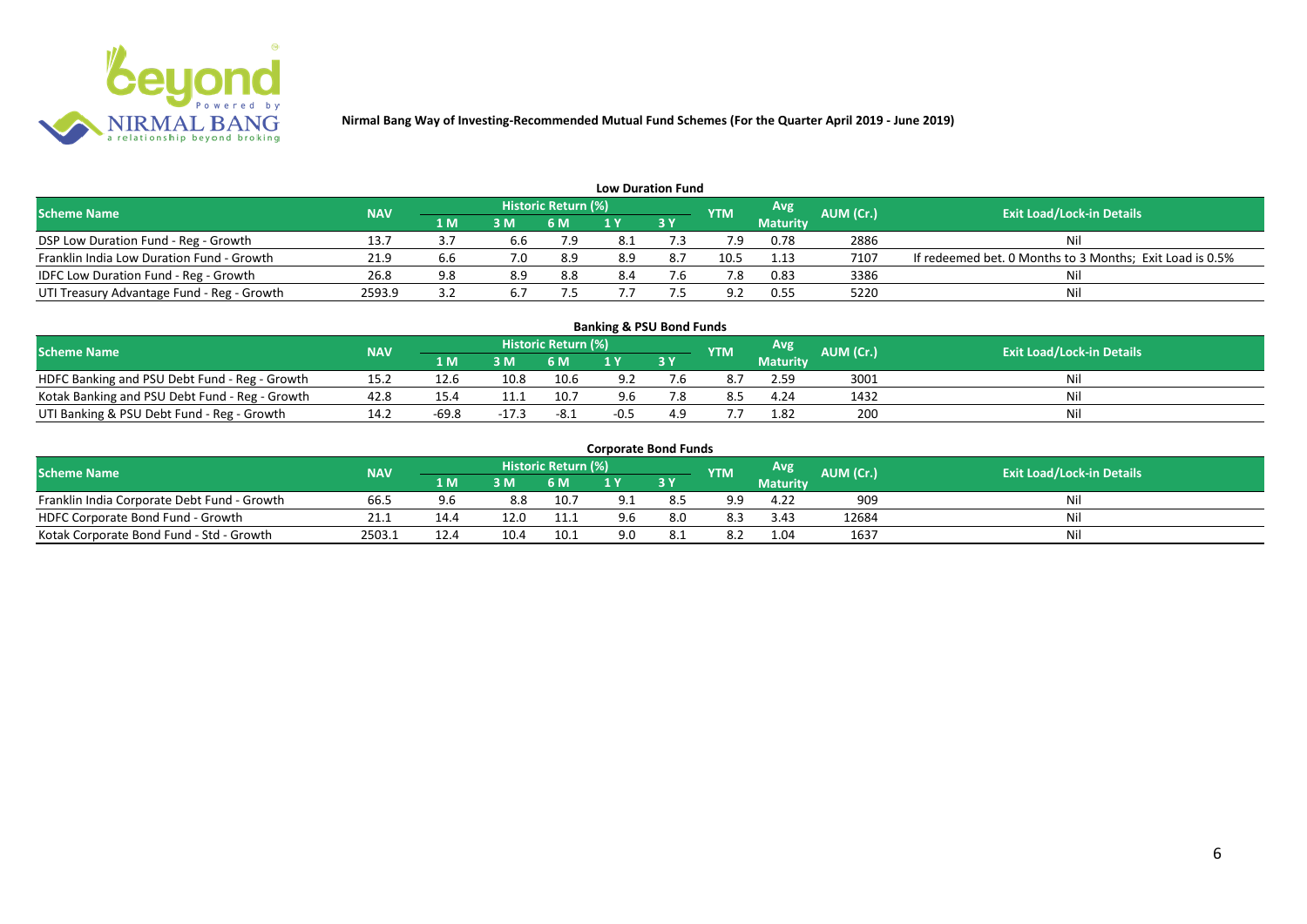

| Credit Risk Funds                         |            |         |        |                            |     |           |            |                 |           |                                                                       |  |  |  |
|-------------------------------------------|------------|---------|--------|----------------------------|-----|-----------|------------|-----------------|-----------|-----------------------------------------------------------------------|--|--|--|
| <b>Scheme Name</b>                        | <b>NAV</b> |         |        | <b>Historic Return (%)</b> |     |           | <b>YTM</b> | <b>Avg</b>      | AUM (Cr.) | <b>Exit Load/Lock-in Details</b>                                      |  |  |  |
|                                           |            | 1 M     | 3M     | 6 M                        |     | <b>3Y</b> |            | <b>Maturity</b> |           |                                                                       |  |  |  |
|                                           |            |         |        |                            |     |           |            |                 |           | If redeemed bet. 0 Month to 12 Month; Exit Load is 3%, If             |  |  |  |
| Franklin India Credit Risk Fund - Growth  | 19.6       | 9.5     | 5.6    | 9.0                        | 8.7 | 8.5       | 11.4       | 3.38            |           | 7229 redeemed bet. 12 Month to 24 Month; Exit Load is 2%, If redeemed |  |  |  |
|                                           |            |         |        |                            |     |           |            |                 |           | bet. 24 Month to 36 Month; Exit Load is 1%                            |  |  |  |
| HDFC Credit Risk Debt Fund - Reg - Growth | 15.4       | 9.2     | 9.4    | 8.5                        | 7.6 | 7.3       | 9.9        | 2.53            | 15966     | If redeemed bet. 0 Month to 12 Month; Exit Load is 1%, If             |  |  |  |
|                                           |            |         |        |                            |     |           |            |                 |           | redeemed bet. 12 Month to 18 Month; Exit Load is 0.5%                 |  |  |  |
| Reliance Credit Risk Fund - Growth        | 25.3       | $-22.1$ | $-3.3$ | 2.8                        | 4.9 | 6.5       | 11.5       | 1.98            | 9292      | If redeemed bet. 0 Month to 12 Month; Exit Load is 1%                 |  |  |  |
|                                           |            |         |        |                            |     |           |            |                 |           | If redeemed bet. 0 Month to 12 Month; Exit Load is 3%, If             |  |  |  |
| SBI Credit Risk Fund - Growth             | 29.7       | $-2.6$  | 3.4    | 6.2                        | 6.9 | 7.2       | 12.0       | 2.61            | 5407      | redeemed bet. 12 Month to 24 Month; Exit Load is 1.5%, If             |  |  |  |
|                                           |            |         |        |                            |     |           |            |                 |           | redeemed bet. 24 Month to 36 Month; Exit Load is 0.75%                |  |  |  |

| <b>Dynamic Bond Fund</b>                        |            |      |       |                            |      |       |            |                 |           |                                                         |  |  |  |  |
|-------------------------------------------------|------------|------|-------|----------------------------|------|-------|------------|-----------------|-----------|---------------------------------------------------------|--|--|--|--|
| <b>Scheme Name</b>                              | <b>NAV</b> |      |       | <b>Historic Return (%)</b> |      |       | <b>YTM</b> | Avg             | AUM (Cr.) | <b>Exit Load/Lock-in Details</b>                        |  |  |  |  |
|                                                 |            | 1 M  | 3M    | 6 M                        |      | 3Y    |            | <b>Maturity</b> |           |                                                         |  |  |  |  |
| Axis Dynamic Bond Fund - Growth                 | 19.1       | 18.0 | 13.2  | 10.9                       | 9.6  |       | 8.6        | 6.80            | 135       | Nil                                                     |  |  |  |  |
| ICICI Prudential All Seasons Bond Fund - Growth | 23.4       | 14.6 | 12.1  | 10.4                       | 8.5  |       | 8.7        | 4.74            | 2647      | If redeemed bet. 0 Month to 1 Month; Exit Load is 0.25% |  |  |  |  |
| IDFC D B F - Reg - Growth (Re-Launched)         | 22.6       | 23.8 | 15.7  |                            | 10.4 | 7.8   | 8.3        | 8.16            | 1919      | Nil                                                     |  |  |  |  |
| Kotak Dynamic Bond Fund - Reg - Growth          | 24.5       | 16.4 | 12.2  | 12.6                       | 10.9 | 8.7   | 8.7        | 5.60            | 597       | Nil                                                     |  |  |  |  |
| CRISIL Corporate Bond Composite Index*          | $- -$      | --   | $- -$ |                            |      | $- -$ | $-$        | --              | --        | $- -$                                                   |  |  |  |  |

|                                                 |            |      |      |                     |     | <b>Gilt Funds</b> |            |                 |           |                                                     |
|-------------------------------------------------|------------|------|------|---------------------|-----|-------------------|------------|-----------------|-----------|-----------------------------------------------------|
| <b>Scheme Name</b>                              | <b>NAV</b> |      |      | Historic Return (%) |     |                   | <b>YTM</b> | Avg             | AUM (Cr.) | <b>Exit Load/Lock-in Details</b>                    |
|                                                 |            | 1 M  | 3 M  | 6 M.                | 1 Y | 73 Y              |            | <b>Maturity</b> |           |                                                     |
| IDFC G Sec Fund - Invt Plan - Reg - Growth (Re- | 22.7       | 28.3 | 18.8 | 14.5                |     |                   | 8.2        | 9.38            | 422       | Nil                                                 |
| launched)                                       |            |      |      |                     |     |                   |            |                 |           |                                                     |
| Reliance Gilt Securities Fund - Growth          | 25.3       | 25.1 | 15.5 | 13.5                |     |                   | 7.8        | 9.01            | 962       | If redeemed bet. 0 Day to 7 Day; Exit Load is 0.25% |
| UTI Gilt Fund - Growth                          | 41.4       | 16.2 | 13.8 | 11.2                | Q 1 | 9.0               | 7.4        | 5.42            | 475       | Nil                                                 |